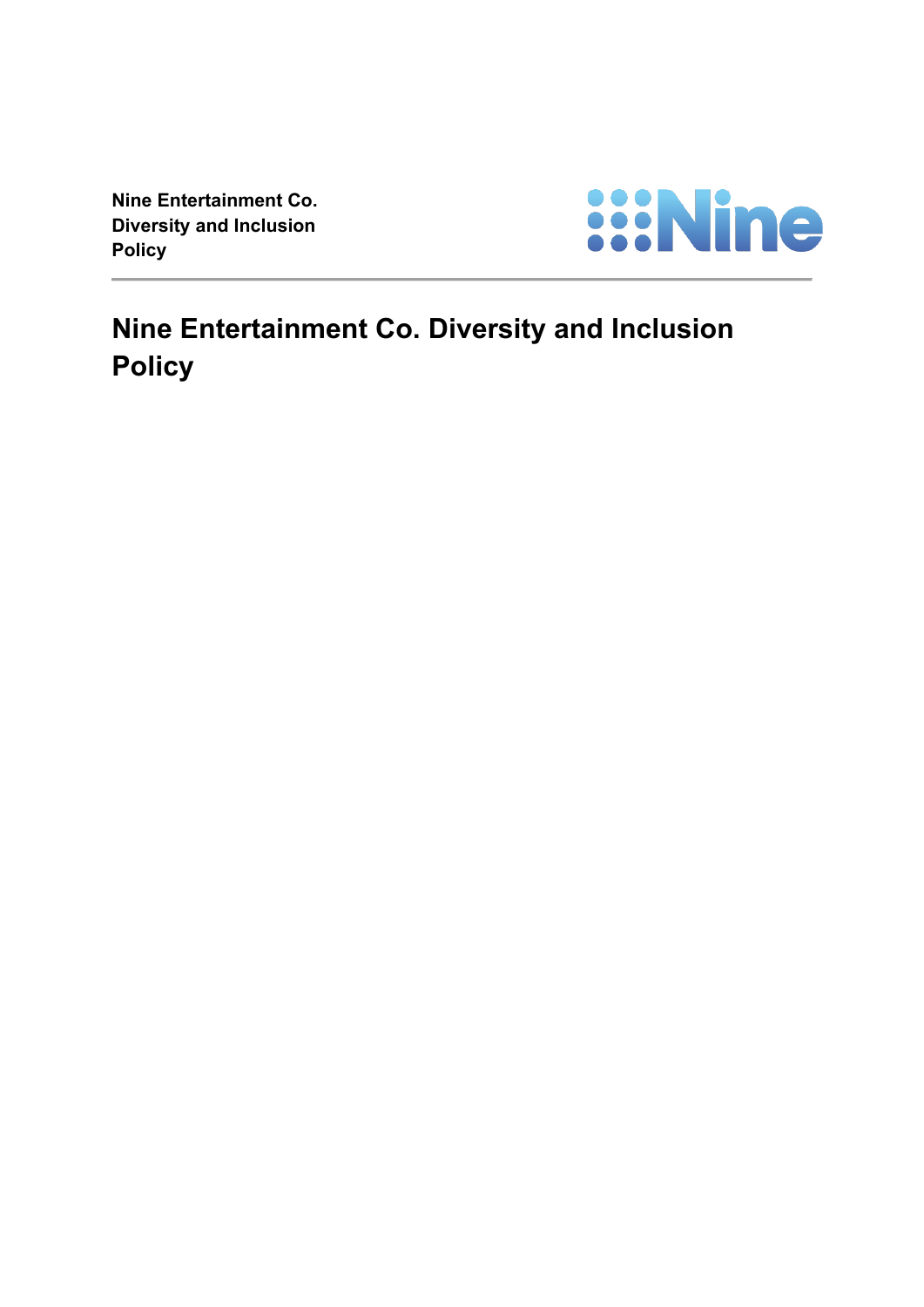# **1. Scope and Purpose**

Nine Entertainment Co. Holdings Limited and wholly owned subsidiaries that fall under this entity are collectively referred to as Nine.

Nine is Australia's largest locally owned media company with investments spanning television, video on demand, print, digital, and radio. Nine has a core purpose of creating and curating quality content, accessed by consumers when and how they want.

The Nine Diversity and Inclusion Policy (Policy) outlines our approach and commitment to Diversity and Inclusion.

Through the Policy, Nine values and respects the diversity of its employees, contractors, customers, suppliers and audiences. Nine recognises the importance of diversity and encourages everyone to bring their own unique capabilities, experiences, and characteristics to work.

Nine strives to create an inclusive workplace where its people feel valued, have equitable opportunities to succeed and can fully contribute regardless of gender, marital or family status, sexual orientation, gender identity, age, disabilities, ethnicity, religious beliefs, cultural background, socioeconomic background, perspective, and experience.

The Policy's purpose is to:

- Recognise the business benefits of an inclusive and diverse workplace as it promotes robust decision-making, greater innovation, and higher levels of audience engagement.
- Align to and support the achievement of our business strategy to provide shared experiences to our wide range of audiences across Australia.
- Attract and retain diverse teams, providing our people with equitable access to opportunities for development and promotion.
- Reflect the diversity of our audiences and communities in which we operate.
- Value and celebrate the diversity of experiences, background and thinking approaches of our people.
- Ensure our management practices are based on fairness and respect.

This Policy applies to all Nine employees, including directors, contractors, interns and temporary workers.

## **2. Policy Principles**

The following policy principles guide our interactions with employees, contractors, customers, suppliers and audiences:

- We want to attract, retain and develop a workforce that reflects the diversity of the Australian community.
- In our workplace we have a zero tolerance of discrimination, harassment, vilification, and victimisation of any kind.
- We recognise the value of providing workplace flexibility
- We value different ways of thinking and encourage our people to share their views and be curious to understand views that may be different to theirs, whether colleagues or the audiences that we connect.
- Our recruitment processes are designed to facilitate the appointment of talented diverse employees and have steps in place to reduce the impact of any unconscious biases and ensure fair and equitable recruitment decisions.
- We aim to make fair and objective decisions with regards to promotions, succession planning, performance management and reward and recognition.
- We strive for pay equity and continuously monitor ways to eliminate and rectify any pay equity gaps.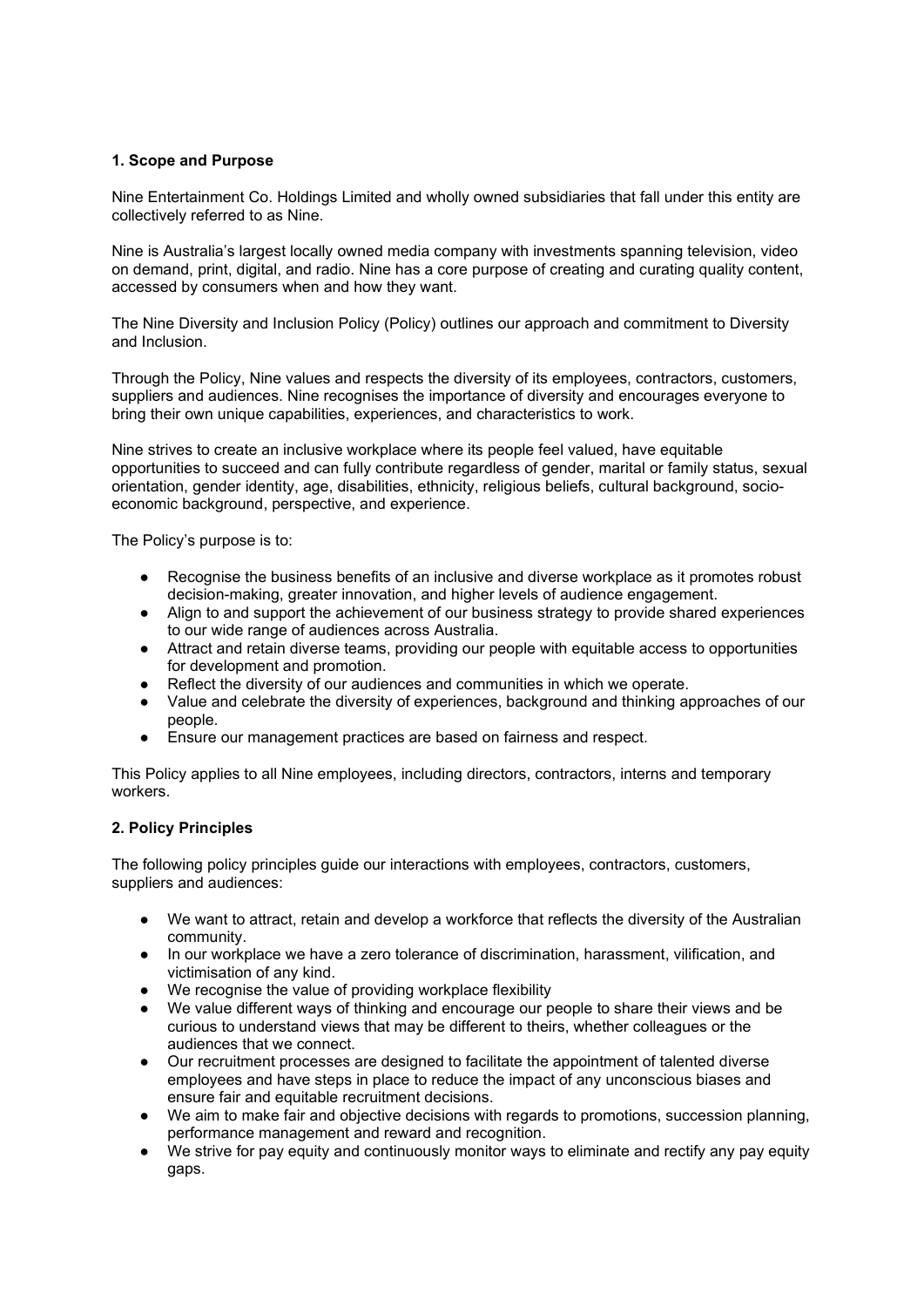● We are committed to developing a supplier list that reflects our diverse customer and audience base.

## **3. Roles and Responsibilities**

*Our Board* oversees progress towards our diversity measurable objectives and holds our Executive Leadership Team to account on our Diversity and Inclusion Strategy and the associated Policy.

*All Nine Leaders* are expected to create and maintain an inclusive culture through role modelling inclusive words, behaviours, and actions within their teams and across the broader Nine organisation. Our Leaders are expected to value inclusion, champion diversity, lead by example, promote flexible working and create a shared understanding across Nine of our diversity and inclusion priorities.

*All of our employees* are expected to value and respect difference and contribute to our inclusive culture.

The *People and Culture team* is expected to govern the Diversity and Inclusion strategy and associated actions.

## **4. Policy Measurable Objectives**

The Diversity and Inclusion measurable objectives for Nine have been set by the Board and agreed by Nine's Executive Leadership Team.

Progress towards these measurable objectives is evaluated internally on a regular basis and reported to the Board, at a minimum on an annual basis.

## **5. Policy Compliance**

The Diversity and Inclusion Policy aligns to the ASX Corporate Governance Council 'Corporate Governance Principles and Recommendations' and Nine uses these as the minimum expectations.

Nine reports annually to the Workplace Gender Equality Agency, in compliance with the Workplace Gender Equality Act 2012 (Cth).

## **6. Policy Breaches**

Breaches of this policy are managed in accordance with our Performance Management Framework and the Code of Conduct associated disciplinary actions.

## **7. Related Documents**

The Way We Work at Nine – Leader and Employee Guidelines Parental Leave Policy Workplace Behaviour Policy: Harassment, Discrimination and Bullying Code of Conduct Recruitment Policy and Procedure Talent Management Procedure

## **8. Glossary**

*Inclusion* refers to an environment where employees are appreciated and respected for their unique perspectives and talents, where they can bring their full selves to work, where they feel free to hold differing views and secure to speak up.

*Diversity* refers to gender, marital or family status, sexual orientation, gender identity, age, disabilities, ethnicity, religious beliefs, cultural background, socio-economic background, perspective and experience.